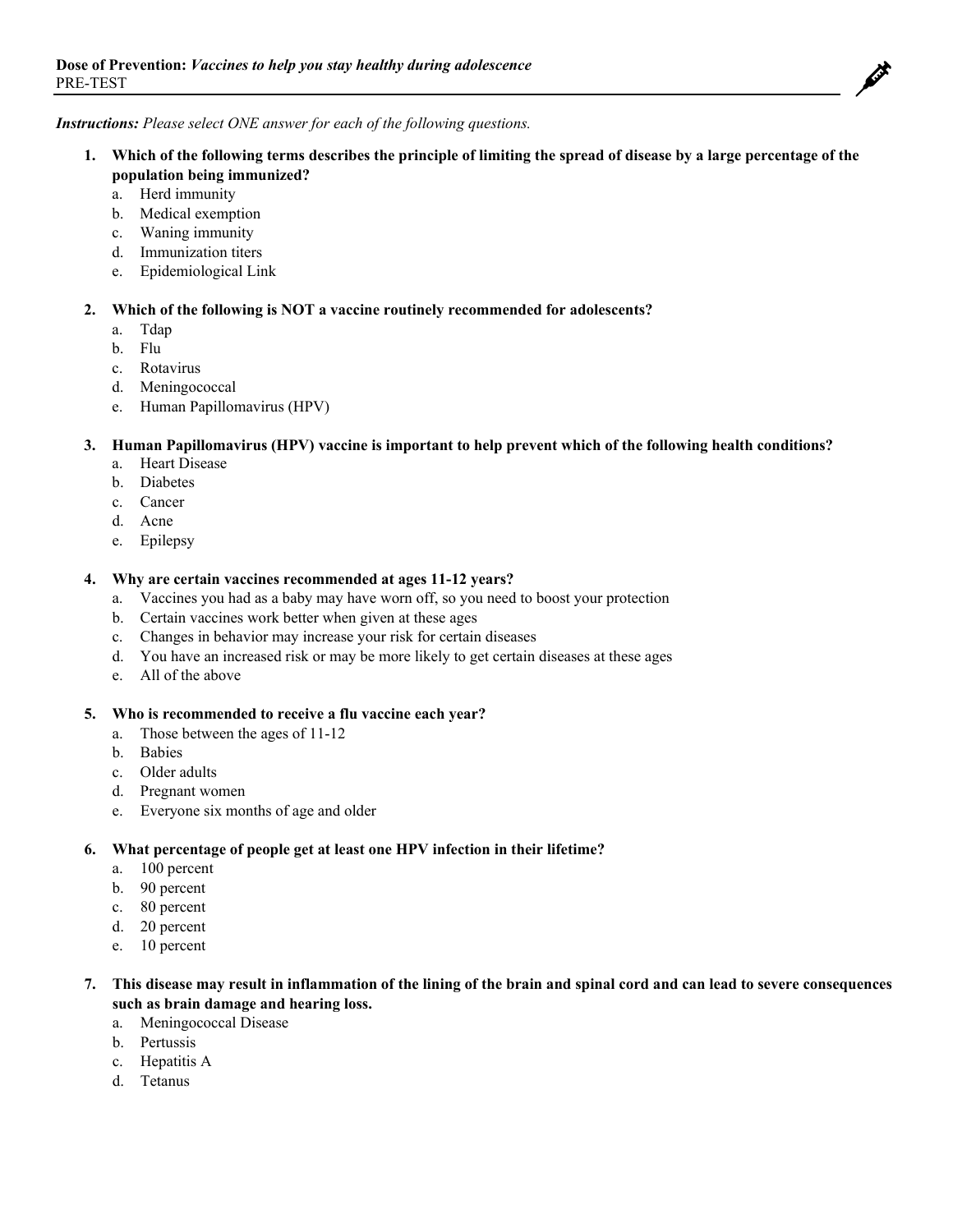

# *Instructions: Please select ONE answer for each of the following questions.*

- **1. Which of the following terms describes the principle of limiting the spread of disease by a large percentage of the population being immunized?**
	- a. Herd immunity
	- b. Medical exemption
	- c. Waning immunity
	- d. Immunization titers
	- e. Epidemiological Link

## **2. Which of the following is NOT a vaccine routinely recommended for adolescents?**

- a. Tdap
- b. Flu
- c. Rotavirus
- d. Meningococcal
- e. Human Papillomavirus (HPV)

## **3. Human Papillomavirus (HPV) vaccine is important to help prevent which of the following health conditions?**

- a. Heart Disease
- b. Diabetes
- c. Cancer
- d. Acne
- e. Epilepsy

## **4. Why are certain vaccines recommended at ages 11-12 years?**

- a. Vaccines you had as a baby may have worn off, so you need to boost your protection
- b. Certain vaccines work better when given at these ages
- c. Changes in behavior may increase your risk for certain diseases
- d. You have an increased risk or may be more likely to get certain diseases at these ages
- e. All of the above

#### **5. Who is recommended to receive a flu vaccine each year?**

- a. Those between the ages of 11-12
- b. Babies
- c. Older adults
- d. Pregnant women
- e. Everyone six months of age and older

#### **6. What percentage of people get at least one HPV infection in their lifetime?**

- a. 100 percent
- b. 90 percent
- c. 80 percent
- d. 20 percent
- e. 10 percent

# **7. This disease may result in inflammation of the lining of the brain and spinal cord and can lead to severe consequences such as brain damage and hearing loss.**

- a. Meningococcal Disease
- b. Pertussis
- c. Hepatitis A
- d. Tetanus